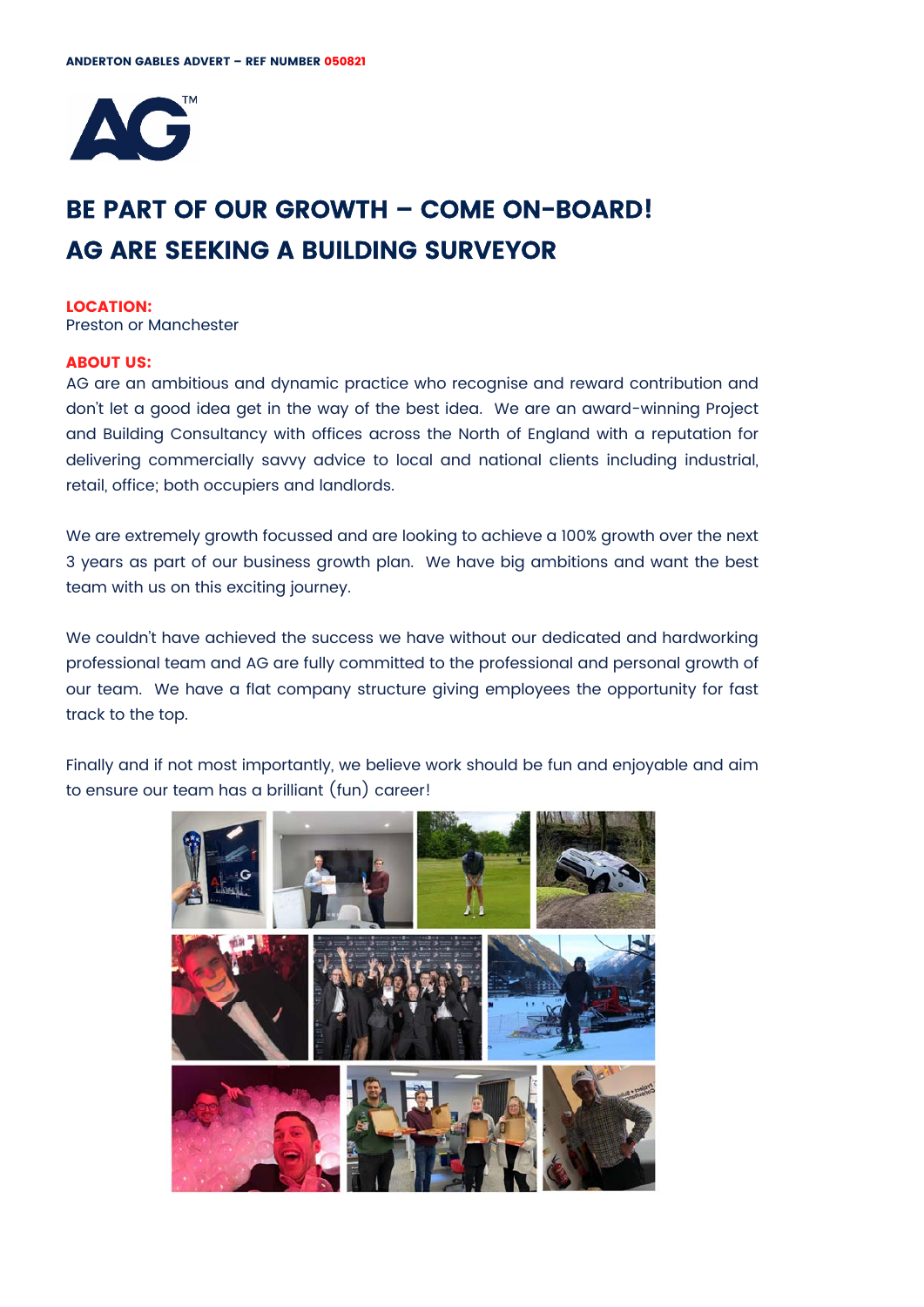#### **THE ROLE:**

# **Includes but not be limited to:**

- Undertaking a full range of building surveying instructions on a variety of commercial properties, including offices, retail and industrial.
- Instructions which are typically split about 50:50 between professional work and project work.
- Undertaking professional work for clients including schedules of dilapidations, schedules of condition, pre-acquisition surveys, party wall awards, defect diagnosis, planned preventative maintenance report and building reinstatement cost assessments.
- Delivering project work which can typically range from £50k to £5million where the firm performs the role of designer, contract administrator, project manager or an employer's agent.
- Assisting with co-ordination of portfolio instructions and undertaking other duties from time to time as may be reasonably required.
- Adherence to Health & Safety procedures.
- Responsibility for own continuous professional learning.
- Respect and follow company Core Values.

## **THE PACKAGE:**

# **Includes but not be limited to:**

Recruiting and developing the best people is fundamental to our growth plans and we recognise and reward our employees by offering competitive salaries and transparent bonus scheme and a range of additional benefits that includes:

- **Salary Range (Depending on Experience and Office Location) £28 to 38K.**
- **On Target Bonus of £3-5k.** Your potential bonus pot being visible throughout the year and updated monthly.
- Clear and planned progression route Fast track to the top for outstanding performers.
- Core hours working between 10am-4pm with opportunity for flexible working to achieve 40 hours per week.
- 1-1 meetings monthly with your line manager to ensure your wellbeing and personal development.
- AG Academy Training and Development Opportunities .
- 25 days' annual leave (increasing with service) + bank holidays .
- Pension with Employer contribution.
- Wellbeing Support including Financial, Training and Nutrition.
- Vitality Healthcare Package including ½ price membership at Virgin and Nuffield Centres.
- Inclusive professional and fun culture.
- Regular Team Social and Charity Events.
- Payment of relevant Professional accreditations.